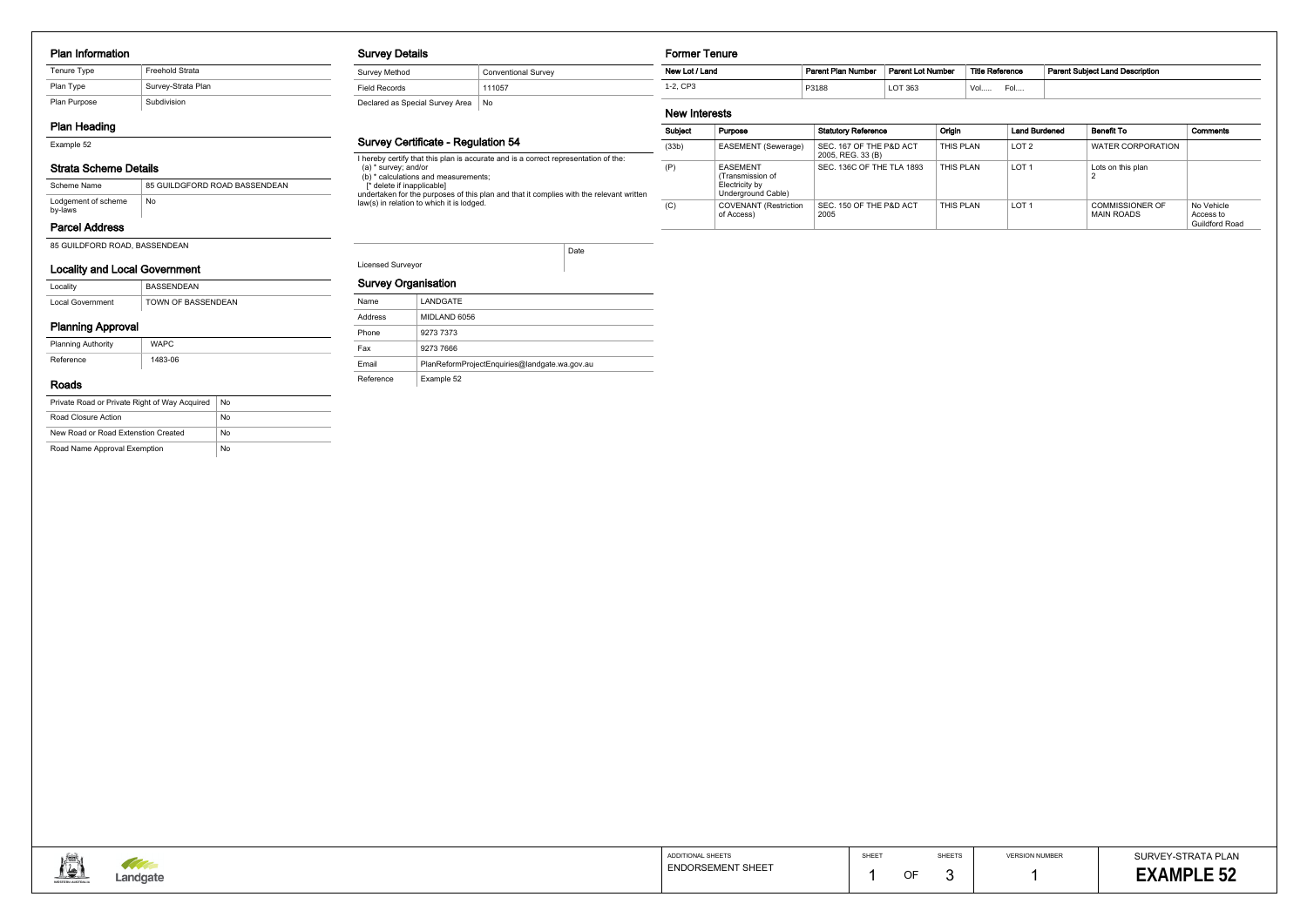

 SHEETS3

1